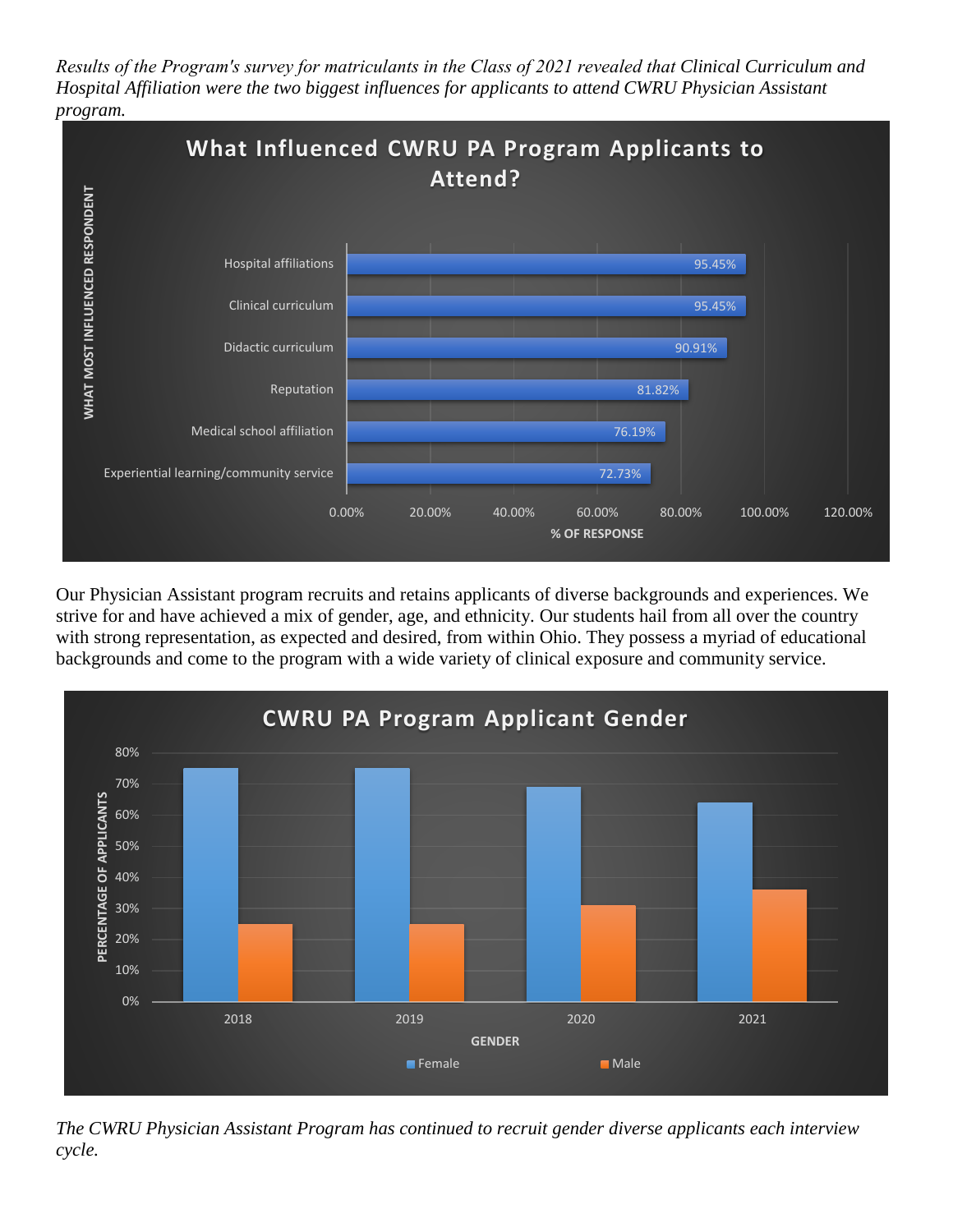

*The Program has a broad age-range of applicants each year.*



*The Program aims to attract an ethnically diverse applicant pool.*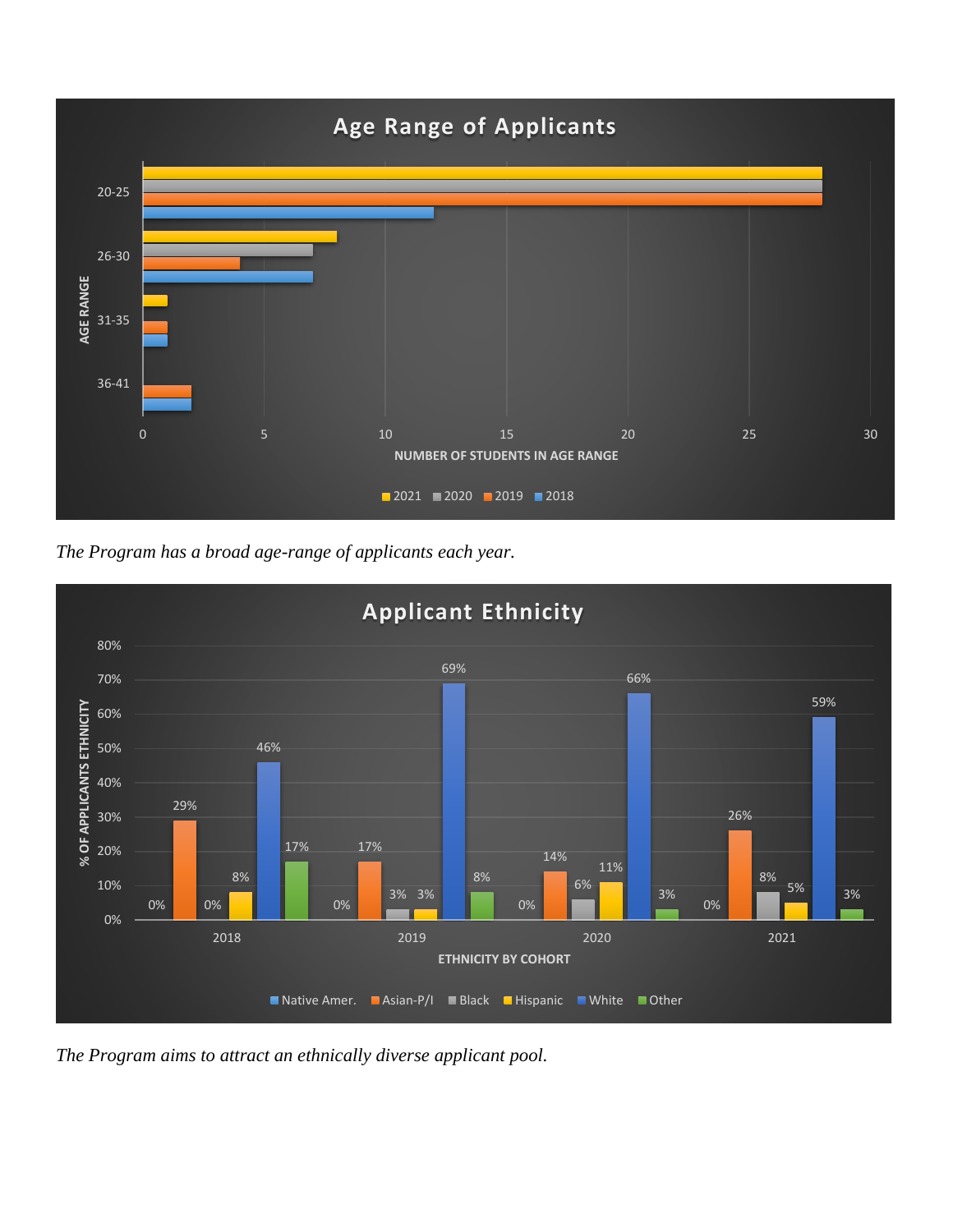

*The Class of 2020 and 2021 had experience in a variety of medical related fields. The largest percentage were Nursing Assistants, Medical Assistants and Patient Care Technician.*



*The Program continues to attract a geographically diverse applicant pool. The Class of 2021 had the highest percentage of applicants from Ohio followed by the West. The Class of 2020 had the highest percentage of applicants from the Midwest and Ohio.*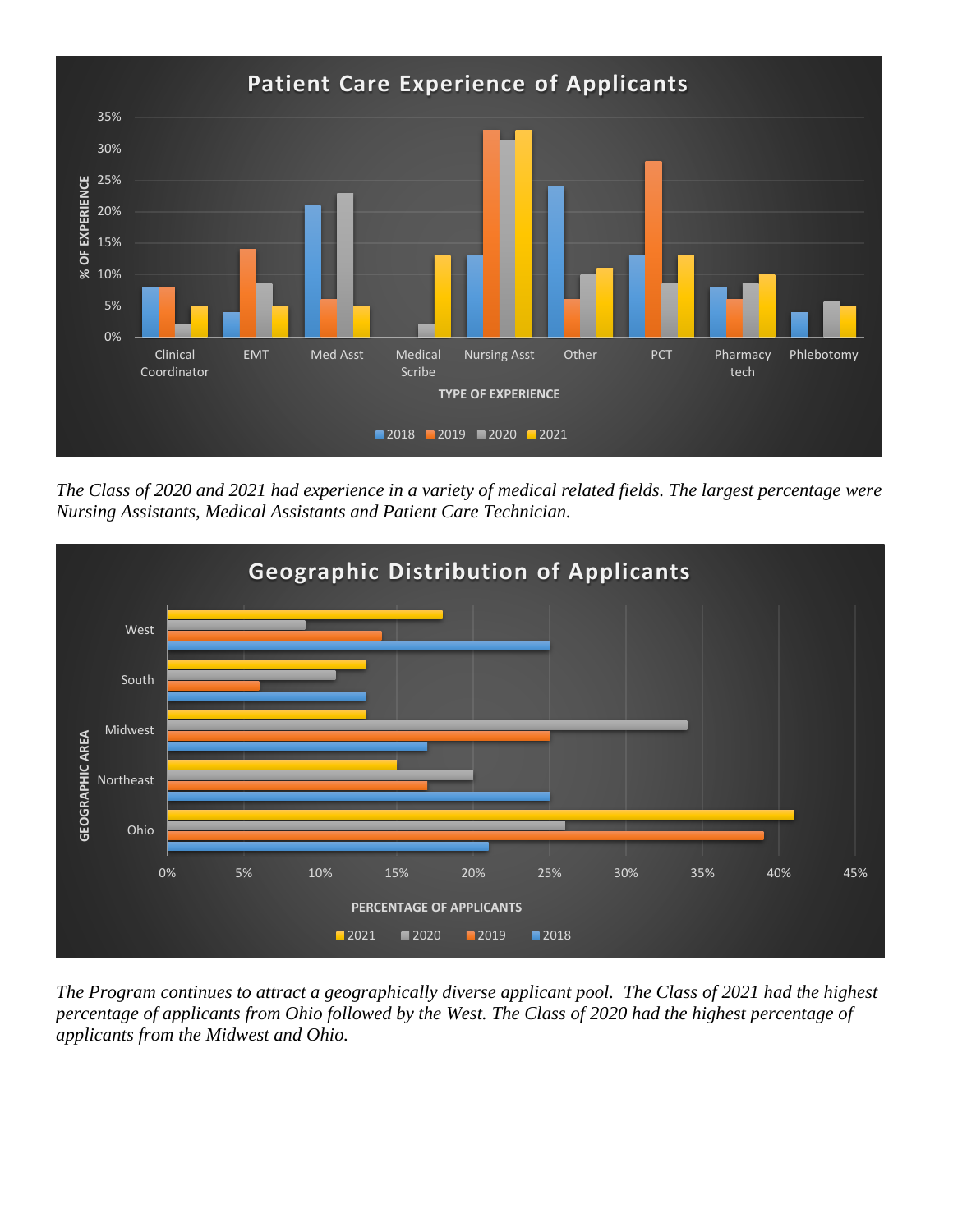

*The number of applicants who have Master's Degrees increased in the Class of 2021.*



*The average GRE scores of entering students has stayed consistent in the past two cycles.*